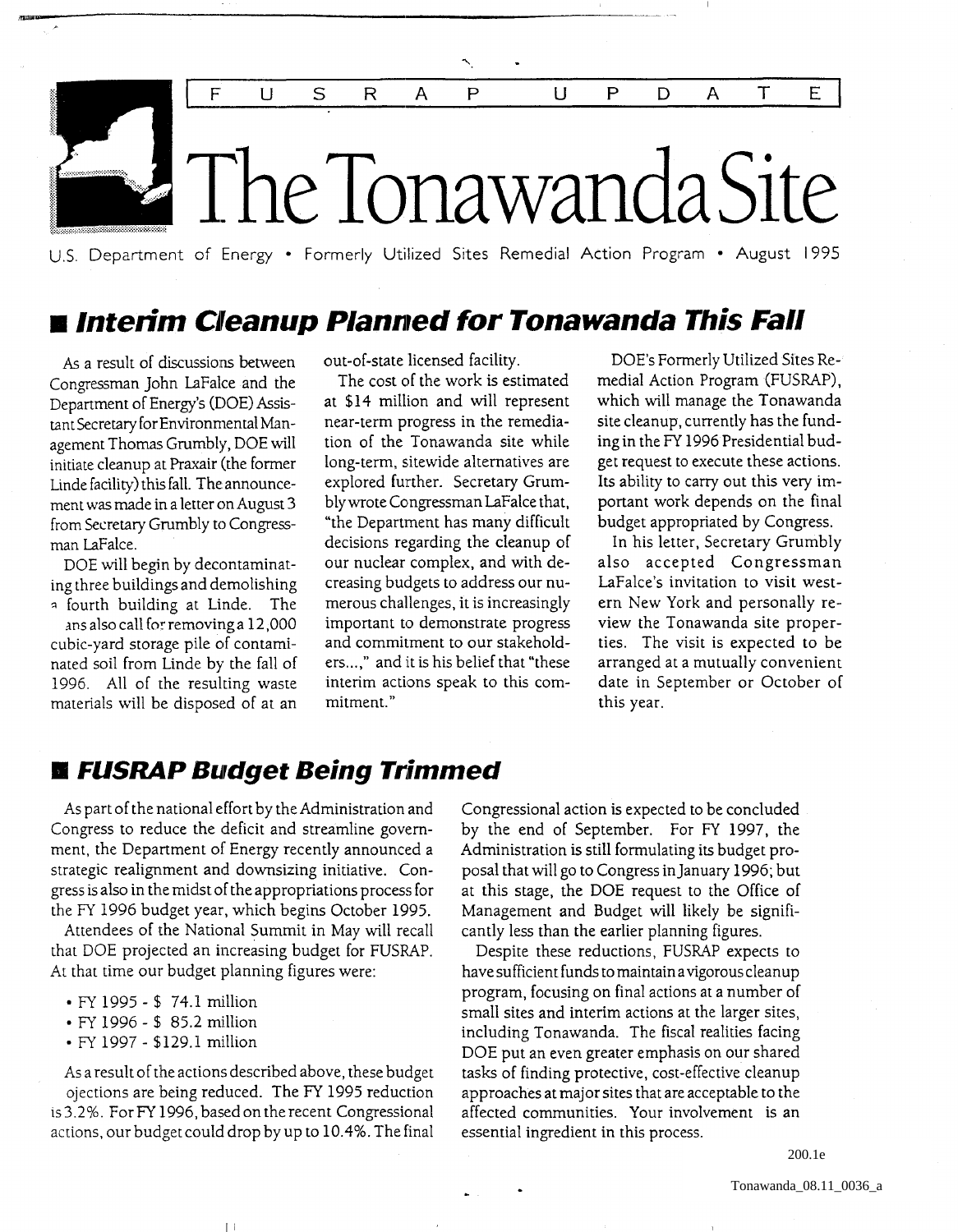# **• Tonawanda Delegation Attends National FUSRAP Summit**

On May 2-3, more than 60 site stakeholders from around the country convened in Washington, D.C., for the first annual FUSRAP National Stakeholders Summit to define issues facing the program. Summit participants identified and prioritized values and issues and developed action plans. The five major issues were funding, cleanup criteria, risk, remedy selection and community acceptance.

The two day event was independently facilitated and consisted of breakout groups and plenary sessions with DOE Environmental Management officials.

Representing the Tonawanda community were: George Randels and Jennifer Martella from Congressman laFalce's office; Carl Calabrese, Town of Tonawanda Supervisor; and Mike Raab, Deputy Commissioner for Erie County Department of Environment &: Planning. Representing property owners were Jay Hill from Praxair.



from Ashland Oil and Tom Dugan *Facilitator helps summit participants identify common issues.* 

Future steps in this ongoing process will be led by the newly formed FUSRAP subcommittee of the Environmental Management Advisory Board (EMAB), an independent advisory group to Assistant Secretary for EM Tom Grumbly .

### **■ EMAB Meeting Set for Tonawanda**

The FUSRAP Committee of DOE's Environmental Management Advisory Board (EMAB) will be meeting on August 22-23 in Tonawanda. EMAB was established to serve as a board of advisors to assist DOE Assistant Secretary Grumbly on various program issues. The committee is intended to allow Mr. Grumbly to give the program appropriate attention as it pursues its nationwide mission. The goal of this committee, as defined at the National Stakeholders Forum, is to propose a set of general principles for guiding the implementation of DOE's FUSRAP efforts. The principles will promote consistent and cost effective remedies across FUSRAP projects.

Members of the EMAB FUSRAP committee and their affiliations include:

- 5 John Applegate, University of Cincinnati, College of Law;
- Eva Crim, Dow ELANCO;
- Robert English, Consumer Power Company;
- Dr. Tom Gesell, Idaho State University, Department of Physics;
- Harlan Keaton, Environmental Radiation Control, State of Florida;
- Dr. James E. Martin, University of Michigan, Department of EIH-EHS;
- Dr. Frank Parker, Vanderbilt University;
- Robert H. Neill, Environmental Evaluation Group;
- Ron Ross, Western Governors Association;
- Sally Price, St. Louis Remediation Task Force;
- Joan Sowinski, Colorado Department of Public Health and Environment.

For further information please contact: *Jeff Weaver, u.s. Department oj Energy EM-5, 1000 Independence Ave., S.\V., Washington,* D. C. 20585, (202) 586-4400

2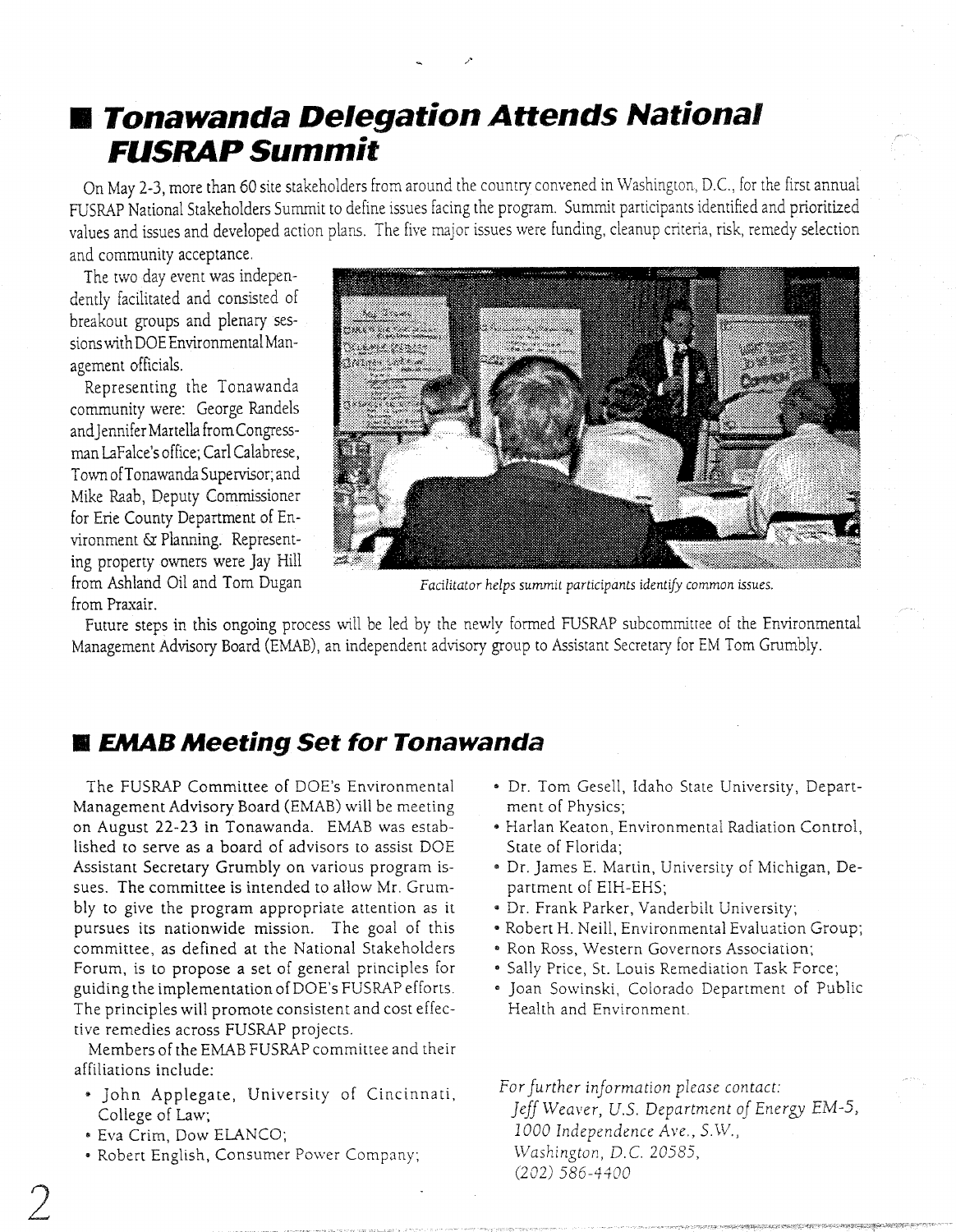# **• Soil Treatability Under Study**

What laboratories have been studying Tonawanda soils?

- Bureau of Mines (BOM) in Albany, Oregon
- Environmental Protection Agency National Air and Radiation Environmental Laboratory (NAREL) in Montgomery, Alabama
- Rust Clemson Technical Center (CTC) in Clemson, South Carolina

#### What are the potential benefits of soil treatment?

The treatment studies are focusing on reducing the volume of waste requiring transport and disposal. The costs of transport and disposal of waste are significant; therefore, if soils can be treated so that the radioactive material is concentrated into a smaller volume, then less material will require transport and disposal.

#### What are the laboratory results?

BOM studied the soil for its potential for soil washing to clean soils to DOE guidelines.

The study in- $\frac{1}{2}$ eluded particle sizedistribution and petrographic analysis, which is the use of a high



powered microscope to determine how radioactive material is distributed in soil particles. Based on their study, BOM recommended that DOE discontinue their investigation of soil treatment for Tonawanda soils.

NAREL - also performed soil studies that included physical and chemical separation processes. Based on

II:



/ ........ , ..........

,":;-......

*Ron Kirh presents worhshop on laboratory treatment results to CANiT and the community.* 

their investigation, NAREL believes that there may be some potential for treating soils but that further testing



treatment method would be scaled up to a pilot project effort in the field. If further tests fail to meet cleanup guidelines, or if it is determined that it would cost more to treat than to transport and dis-

> pose, then treatment studies would be halted.

CTC - performed studies similar to those done by NAREL. CTC has been performing more chemical extraction tests to see if they can achieve cleanup guidelines. CTC agrees with NAREL that chemical extractions show promise, but that additional testing is necessary.

Where do we go from here?

DOE has agreed to have the laboratories conduct further tests. Phase II of the treatment studies should be available this fall. If these additional laboratory studies are successful in achieving cleanup goals, then the

#### *For Further Information...*

Contact the DOE Public Information Center. The address is:

#### DOE Public Information Center 810 Sheridan Drive Tonawanda, New York 14150 (716) 871-9660

You may also use the DOE toll-free, public access number 1-800-253-9759 to leave a shon message on the recorder.

3